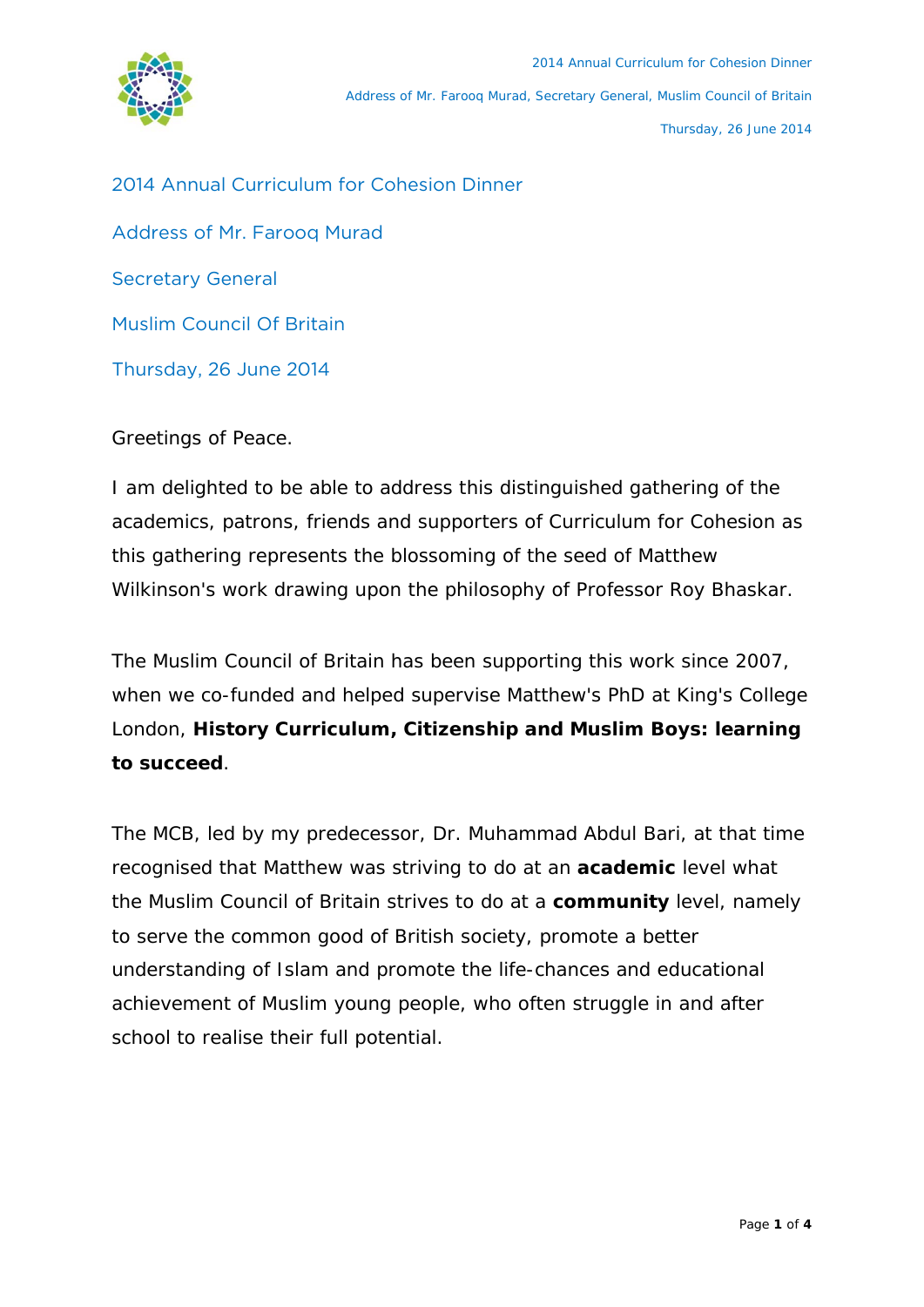

Also, as a Trustee of Muslim Aid, I am proud to say that Muslim Aid a donor to Curriculum for Cohesion that has helped this research project happen.

This is why we are delighted both by the publication of Matthew's book, **A Fresh Look at Islam in a Multi-faith World: a philosophy for success in education**, and by the expansion of the project to develop education to assist the judiciary distinguish between authentic and damaging forms of Islam.

A mutual understanding and cooperation between the criminal justice system and the Muslim community is critical for our young people in times when misunderstandings and stereotypes may hamper justice, to the detriment of us all.

Indeed, our support for Matthew has turned out to be piece of enlightened self-interest.

The Curriculum for Cohesion team have in return been of great service to us.

For example, in helping us make last year a single Muslim community response to the N**ational Curriculum Review for History** and now in the re-drafting of our **Guidance for Schools** report.

This **Guidance for Schools** will help schools incorporate the basic elements of the Islamic faith into school life sensitively in a way that is manageable and appropriate for both Muslim and non-Muslim teachers, parents and pupils.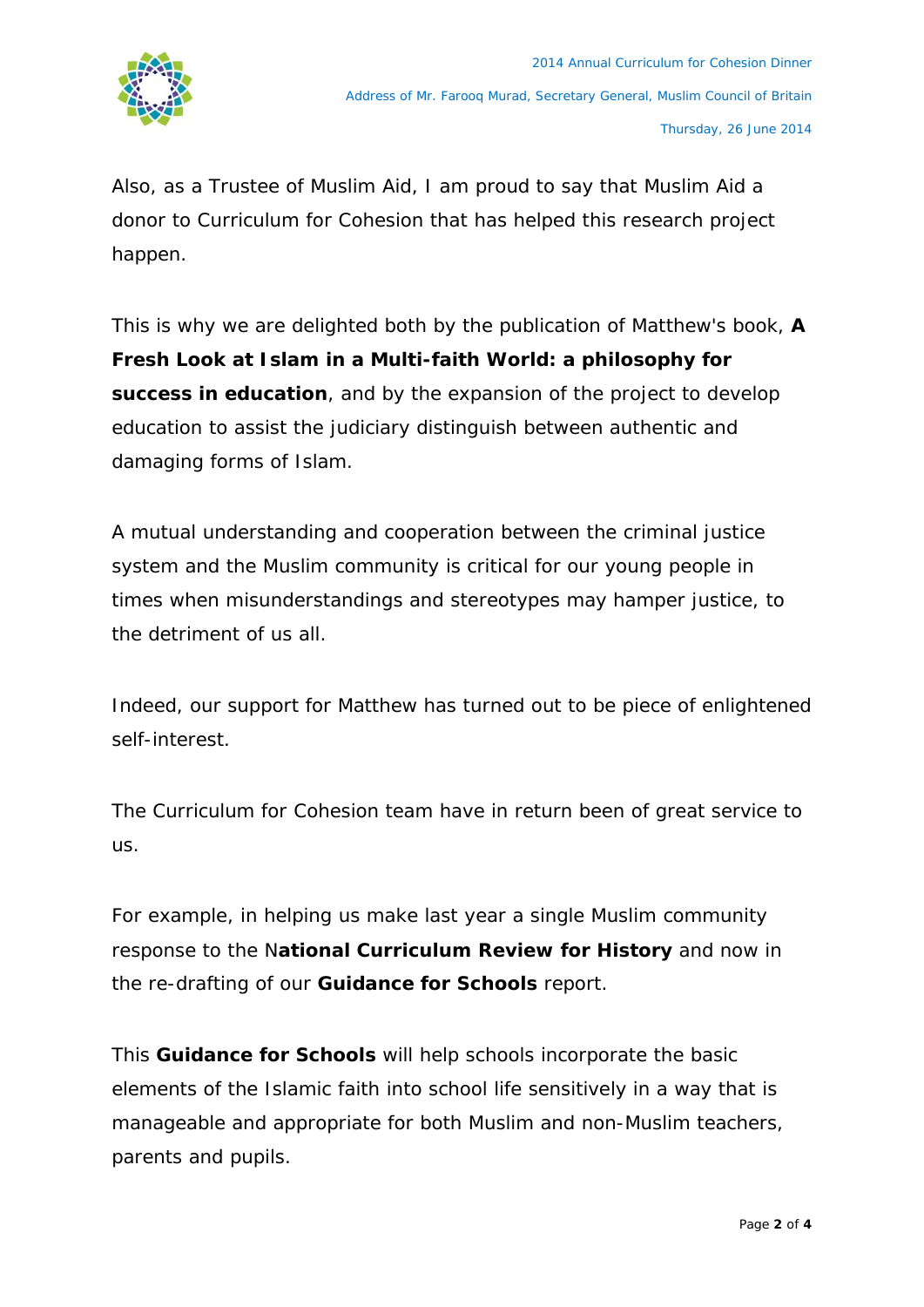

More generally, there are a number of facets of the work of Curriculum for Cohesion that have given me as a Muslim community leader great cause for hope in often bleak times for our community.

First, Curriculum for Cohesion shows that the spirit of the great tradition of high-level, multi-faith scholarship that **was** the hallmark of the high period of classical Islamic civilisation is alive and potentially **still** able to make a vital contribution to sorting out society's most intractable and delicate social problems, such as the relationship of faith to life in operationally secular political democracies.

Second, the multi-faith academic team and patrons of Curriculum for Cohesion, who are of the highest calibre, are testimony to the fact that our shared values and commitments to improve the lives of young people trump our religious differences and, more than that, our religious differences can provide a route to mutual enrichment and greater collective success.

For example, the Christian tradition of compassion and mercy which is still very much a part of the culture of Britain can help young Muslims reconnect to a parallel tradition in Islam.

Third, and in the light of the recent Trojan Horse affair and Michael Gove's call for the teaching of British values, Curriculum for Cohesion shows that the best British values of religious tolerance and intellectual rigour are also core Islamic values.

If we can help people access proper and enlightened understandings of being Muslim together with proper and enlightened understandings of